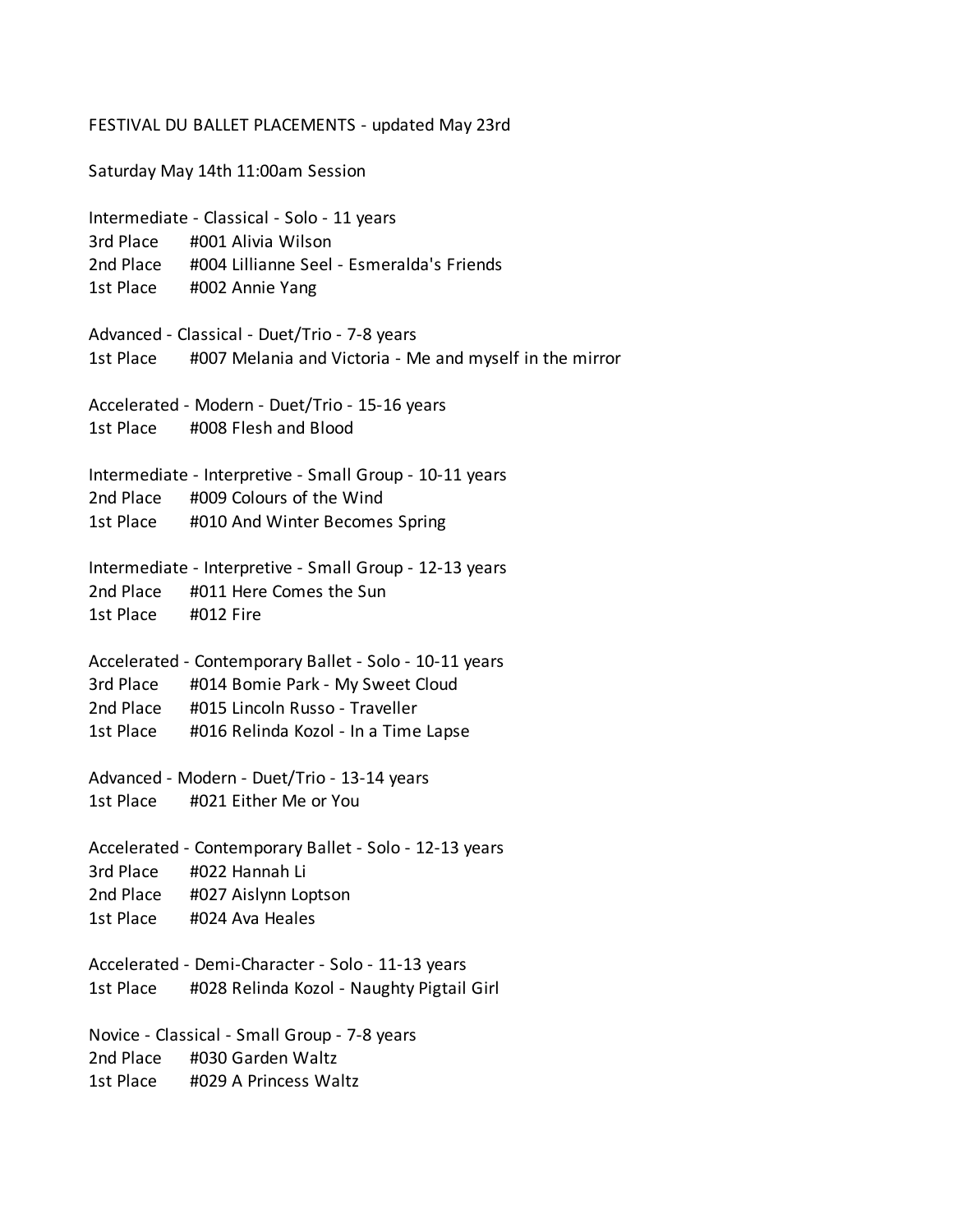Novice - Classical - Group - 11-12 years 1st Place #031 Cluster Novice - Demi-Character - Small Group - 11-12 years 1st Place #032 Winter Wonderland Accelerated - Demi-Character - Solo - 14-16 years 3rd Place #033 Jocelyn Ly - "The Baby-Sitter" 2nd Place #034 Einin McDonald - Demi-character en pointe "At the circus" 1st Place #035 Avalon Craske - Nune's variation Novice - Classical - Duet/Trio - 6 & Under 1st Place #036 One, Two Soldiers Novice - Demi-Character - Duet/Trio - 9-10 years 1st Place #037 Maelle and Tegan - A Day at the Parade Novice - Contemporary - Solo - 9-10 years 1st Place #039 Clara Johnson Novice - Classical - Solo - 11-12 years 1st Place #041 Ella Xia - Luminous Novice - Classical - Solo - 13-14 years 1st Place #042 Bianca De Rose - Printemps Intermediate - Classical - Small Group - 9-10 years 2nd Place #044 Tarantella 1st Place #043 Enchanted Fairies Novice - Classical - Duet/Trio - 11-12 years 2nd Place #047 Mesha, Presley, and Sara - The Feather (Video Upload) 1st Place #046 Sea Breezes Advanced - Classical - Duet/Trio - 14-16 years 3rd Place #49.5 Jazmine Jacobson & Mira Hissen 2nd Place #048 Christine, Joanna and Tatiana - Cello Waltz (Video Upload) 1st Place #049 Maya and Olivia Saturday May 14th 2:40pm Session

Advanced - Contemporary - Large Group - 15-16 years 3rd Place #051 Reign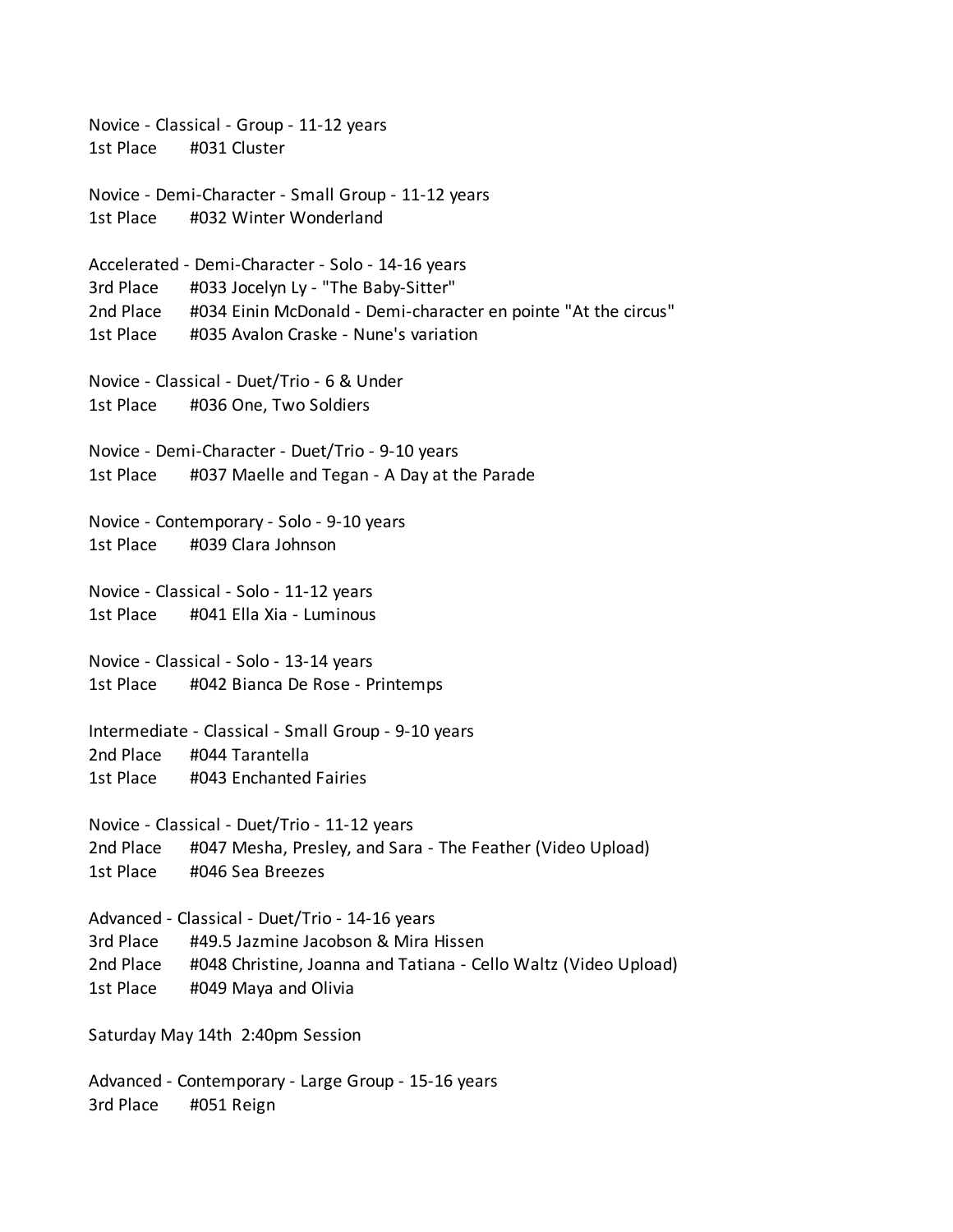2nd Place #053 This Song 1st Place #052 Slow Your Breath Intermediate - Classical Group - 10-12 years 3rd Place #058 Midnight Blue 2nd Place #057 Summer 1st Place #056 Landler Intermediate - Classical - Large Group - 9-10 years 1st Place #059 La Petite Ballet Advanced - Variations - Solo - 16-17 years 1st Place #060 Nicole Shane - Variation from Satanella Intermediate - Classical - Large Group - 12 years 1st Place #061 Violin Partita No.1 Advanced - Variations - Solo - 14-15 years 3rd Place #062 Kaili Westergard (Video Upload) 2nd Place #064 Sophia Ng - Esmeralda Variation 1st Place #063 Easton Jesson - Flames of Paris Variation Accelerated - Contemporary Ballet - Solo - 15-16 years 3rd Place #069 Charlene Leung 2nd Place #066 Ruby Li 1st Place #067 Maya Chandrashekaran - Ella Intermediate - Contemporary - Solo - 14 years 3rd Place #072 Milania Kwiatkowski - Dreamlike 2nd Place #070 Sierra Desrosiers-Clark - It Happened Quiet 1st Place #074 Mirina Meziani Advanced - Contemporary - Small Group - 16-17 years 1st Place #078 Swing Saturday May 14th 5:00PM Accelerated - Classical-Pointe - Solo - 12-14 years 2nd Place #081 Gladys Chiu - Classical Ballet 1st Place #080 Amelia Kay - Classical Ballet Accelerated - Classical-Pointe - Solo - 15-16 years 2nd Place #082 Charlotte Cheang - Classical Ballet en Pointe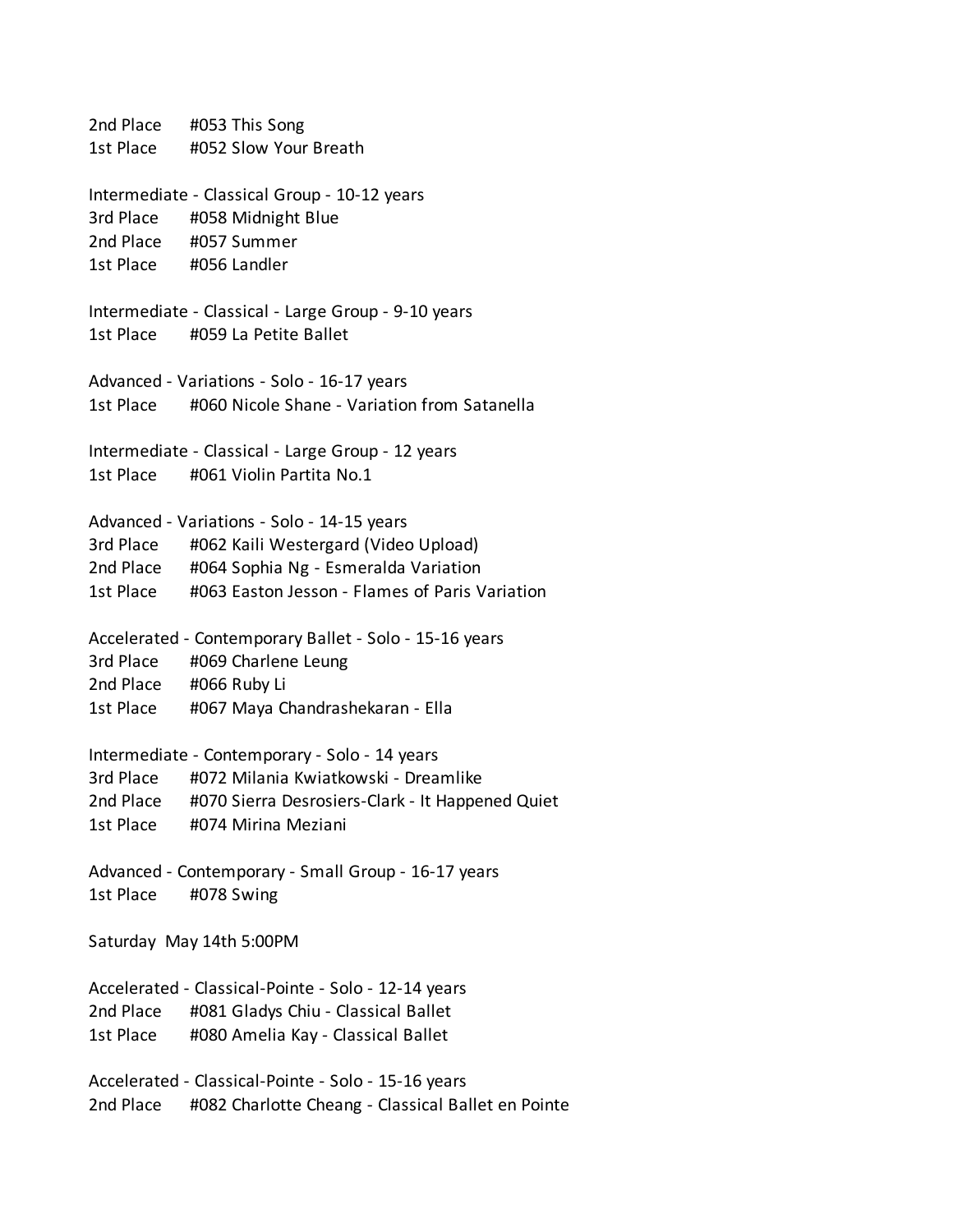1st Place #083 Sadie Fishman - La Campanella, Op. 81 Novice - Classical - Solo - 6-7 years 3rd Place #085 Jacqueline Koh - Picnic 2nd Place #084 Casey Jaya 1st Place #086 Abigail Wong - Village Spring Novice Classical Solo - 8 years 3rd Place #090 Joanne Li 2nd Place #089 Juliet Kulak - Polka Francaise 1st Place #087 Callie Murcutt - Ballet Solo Intermediate - Contemporary - Small Group - 7-8 years 1st Place #091 Shake Break Bounce Intermediate - Contemporary Small Group - 10-11 years 2nd Place #093 Four Elements 1st Place #092 Flock Intermediate - Contemporary Group - 11-12 years 2nd Place #094 Lurking Beneath 1st Place #095 Winter Intermediate - Variations - Solo - 13 years 3rd Place #100 Caitlyn Yip - Les Sylphides 2nd Place #098 Milania Kwiatkowski - Paquita 1st Place #101 Claire Decoteau - Peasant Pas Intermediate - Modern - Small Group - 7-8 years 1st Place #103 Oceanic Novice - Demi-Character - Large Group - 7-8 years 2nd Place #104 Carousel Horses 1st Place #105 A Day at the Beach Novice - Demi-Character - Small Group - 9-10 years 2nd Place #108 Marionettes 1st Place #107 Dance Of The Clowns Novice - Demi-Character - Large Group - 9-10 years 1st Place #109 Pirates of the Carribean Intermediate - Contemporary - Small Group - 14 years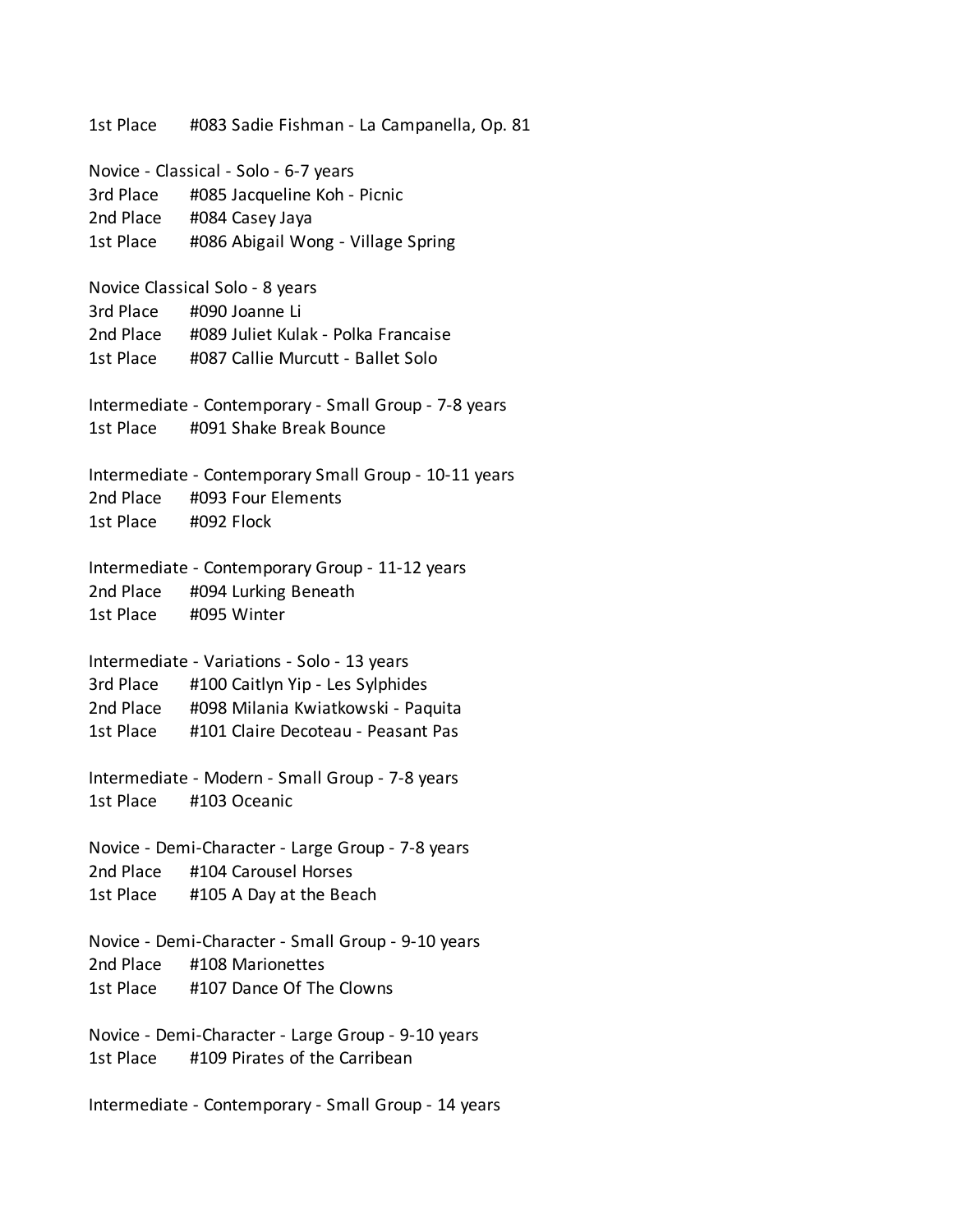1st Place #110 Breathe Intermediate - Contemporary - Large Group - 13 years 3rd Place #112 Shades of Summer 2nd Place #113 Felt Through Water 1st Place #111 Take Me Apart Novice - Classical - Solo - 9-10 years 3rd Place #115 Chelsea Liew 2nd Place #118 Atisa Pun 1st Place #117 Olivia Butler - Enchanted Enchainment Sunday May 15th 9:00AM Intermediate - Contemporary - Large Group - 14-15 years 1st Place #120 Within Without Advanced - Contemporary - Duet/Trio - 13-14 years 3rd Place #121 Simone & Zoe 2nd Place #123 Kaitlin and Tyneshia - Radical Self 1st Place #122 Hailey and Phoenix - Secrets We Keep Advanced - Contemporary - Duet/Trio - 15-16 years 2nd Place #127 Alannah and Selena - How Far 2nd Place #127.5 Christine and Joanna - Friendship (Video Upload) 1st Place #126 Alicia and Sienna Intermediate - Variations - Solo - 14 years 2nd Place #128 Alexandra Norton - Swan Lake Pas de Trois Act 1 1st Place #130 Emily Stewart - Diana & Acteon Intermediate - Variations - Solo - 15-16 years 2nd Place #132 Rachel Helms - Gulnare 1st Place #131 Vivian Su - Raymonda Variation Intermediate - Contemporary - Solo - 11 years 3rd Place #133 Lotus Jia 2nd Place #137 Everleigh Kassam 1st Place #040 Cole Sivertson Advanced - Contemporary Ballet - Duet/Trio - 12-13 years 1st Place #138 Above & Below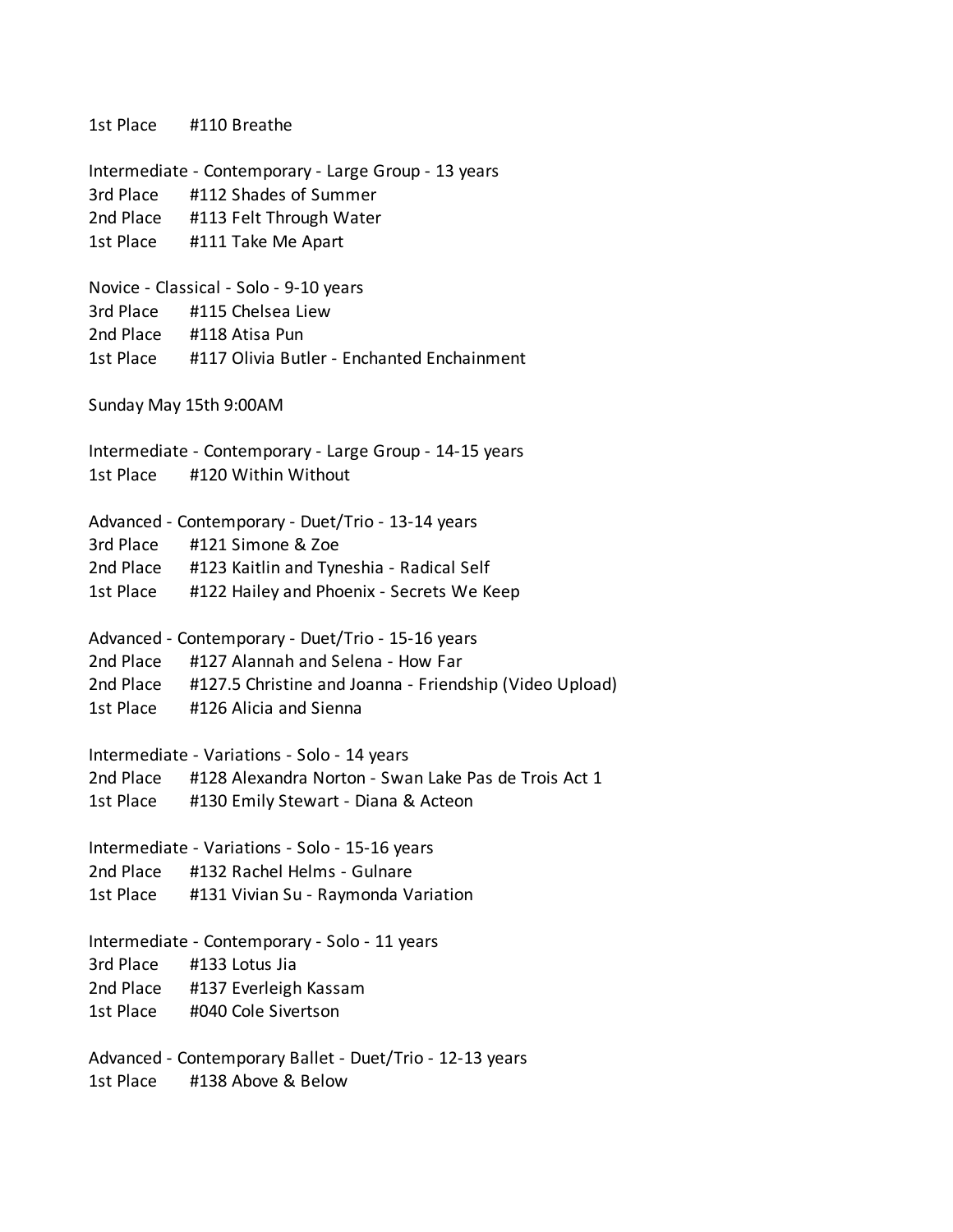Advanced - Classical - Small Group - 15-16 years 2nd Place #140 Six Breaths 1st Place #139 Chopin's Waltz Advanced - Modern - Solo - 11-12 years 3rd Place #144 Kira Brewer-Clowes - Emerging 2nd Place #144.5 Sevilla Rivas - The Seeker 1st Place #142 The World In A Grain of Sand Advanced - Modern - Solo - 13 years 3rd Place #148 Phoenix Jonat - Broken Mirror 2nd Place #146 Kessa Yee - Madness 1st Place #147 Olivia Morandin - La Maree Haute Advanced - Classical-Pointe - Solo - 13-14 years 2nd Place #150 Anika McGill 1st Place #151 Yolanda Wu Advanced - Classical-Pointe - Solo - 16-17 years 3rd Place #155 Alexis Cannon - Mystique 2nd Place #153 Erika Fladmark - Do I Hear a Waltz? 1st Place #154 Swarna Raja - Summer Novice - Modern - Large Group - 9-10 years 1st Place #156 Mwendo Intermediate - Modern Group - 11-12 years 2nd Place #158 Coat Check 1st Place #157 Hush Intermediate - Modern - Large Group - 13-14 years 1st Place #159 Savannah Intermediate - Modern - Small Group - 15-16 years 1st Place #160 Strike Accelerated - Contemporary Ballet - Large Group - 13-14 years 1st Place #161 Advantages Sunday 12:15PM Session Novice - Demi-Character - Solo - 6 & Under 1st Place #162 Greyson Carmichael - Who Stole The Carrots?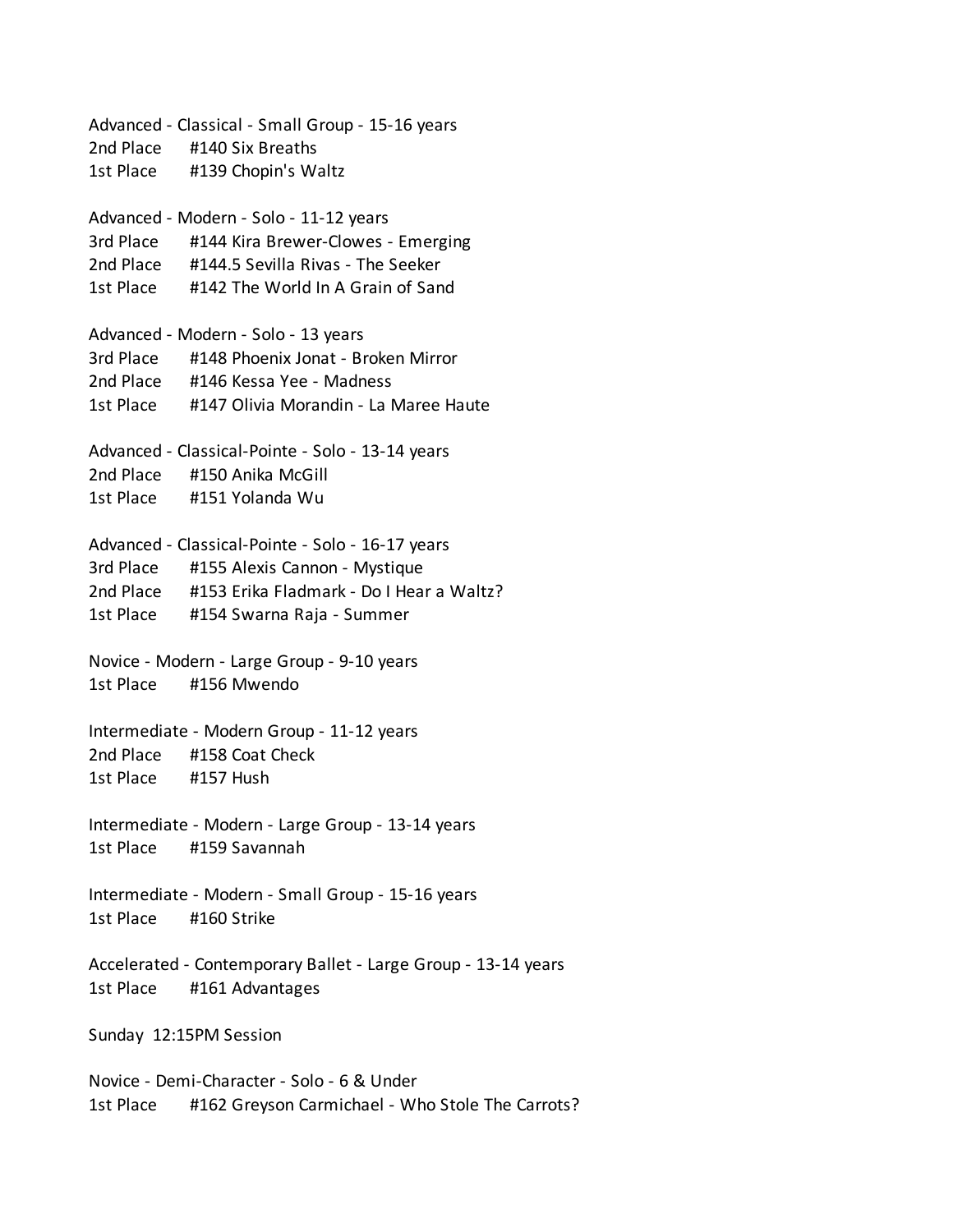Novice - Demi-Character - Solo - 8-9 years 1st Place #163 Everett Robbins - What's In The Attic? 1st Place #164 Kaitlyn Becker - The Jungle Explorer Novice - Demi-Character - Solo - 10 years 2nd Place #166 Caitlyn Reimers 1st Place #165 Veronika Vrastil Intermediate - Interpretive - Solo - 9-10 years 1st Place #167 Arden Wong-Frick - Water Flow Novice - Modern - Solo - 9-10 years 2nd Place #169 Kendyl Lochhead 1st Place #168 Jacob Carmichael - Memoria Novice - Classical - Small Group - 9-10 years 3rd Place #171 Chica Fiesta 1st Place #170 Violet Waltz 1st Place #172 Bluebirds Advanced - Modern - Solo - 10 years 2nd Place #174 Adalyn-Jo Rus - Restricted Breath 1st Place #175 Neve Colyn - All Our Relations Intermediate - Modern - Duet/Trio - 11-12 years 1st Place #176 Jenna and Zara - One Afternoon Intermediate - Modern - Solo - 11-12 years 3rd Place #177 Lotus Jia 2nd Place #180 Raegan Reeve - Ocean Air 1st Place #179 Sophie Czuczor - Heat Intermediate - Modern - Solo - 13 years 3rd Place #184 Naimah Andres - Strike 2nd Place #183 Lauren McCormack - Winter 1st Place #182 Alyssa Borthwick - Lighthouse Novice - Contemporary Ballet - Solo - 7-8 years 2nd Place #185 Abigail Wong - Curiosity 1st Place #186 Daisy Sun - Ocean Advanced - Modern - Small Group - 13-15 years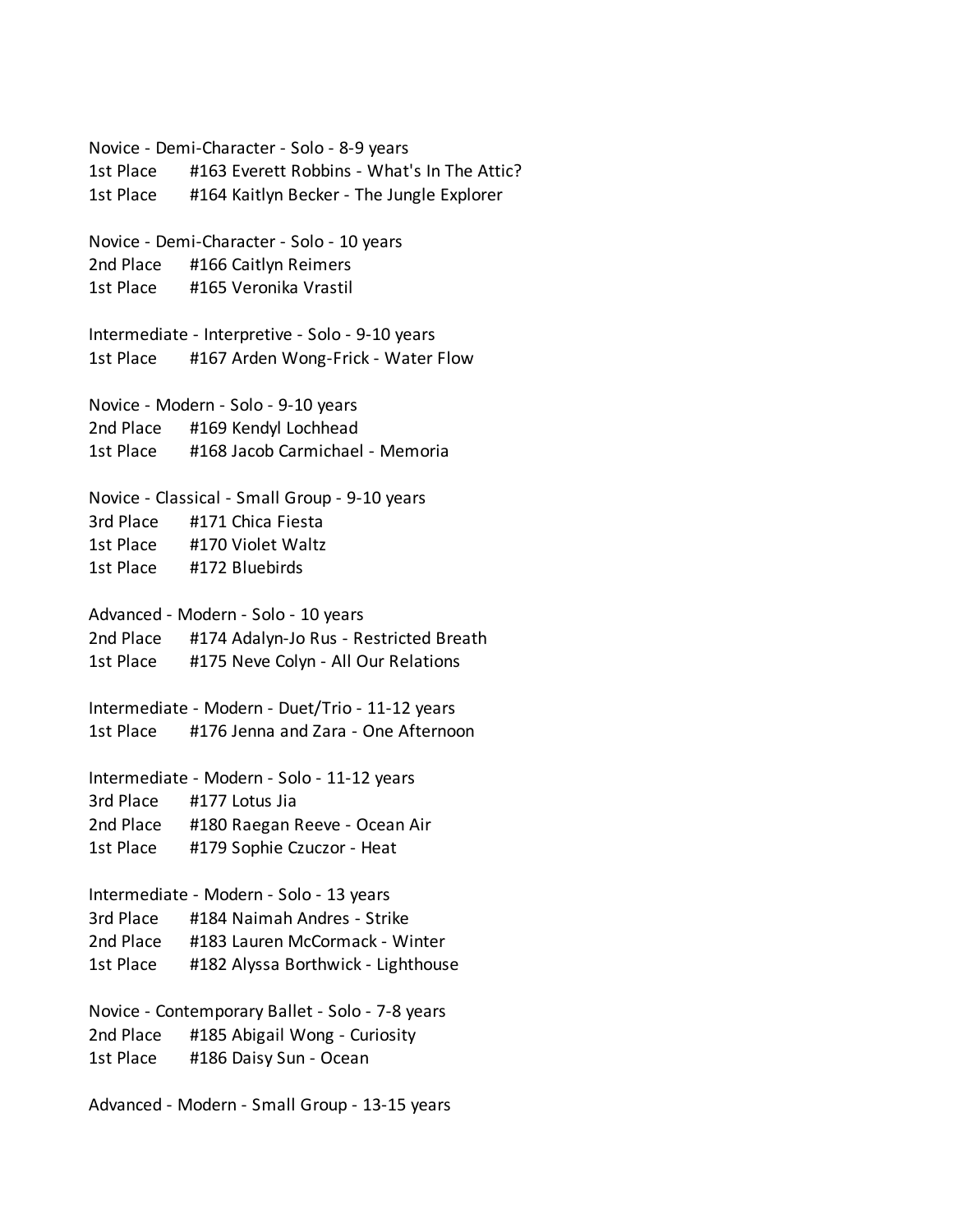3rd Place #187 One Half 2nd Place #189 Luring 1st Place #188 From Above Advanced - Modern - Large Group - 15-16 years 1st Place #190 The Arrival Accelerated - Interpretive - Solo - 13-14 years 3rd Place #191 Amanda Yao - Interpretive Solo Deme-Pointe "Rebuilding" 2nd Place #197 Anni Wu - Interpretive Solo "Sprightly" 1st Place #195 Ava Heales Accelerated - Interpretive - Solo - 15-17 years 3rd Place #198 Giorgia Taddei - Interpretive Solo "Revenge" 2nd Place #200 Ella Patterson - Pressure 1st Place #199 Zebee van den Boer - Interpretive Solo 'Ephemeral' Intermediate - Modern - Solo - 15-17 years 3rd Place #204 Jeya Thiessen - Cry Me A River 2nd Place #203 Kaitlin Kernested 1st Place #202 Brooklyn Wiseman - The Letter Sunday May 15th 3:20PM Session Accelerated - Classical - Large Group - 13-14 years 1st Place #206 Ensemble Intermediate - Modern - Solo - 14 years 3rd Place #209 Julyanna Sindac - Balance 2nd Place #208 Sophie Wengrowich 1st Place #207 Emily Stewart - Who's Calling? Advanced - Contemporary - Solo - 10years 3rd Place #55.25 Adalyn-Jo Rus - Sand & Wind 2nd Place #55.5 Stella Pelaez - Amalgamation 1st Place #054 Olivia Toneguzzo - The Casting of Spells Advanced - Contemporary - Solo - 11-12 years 3rd Place #216 Oakley Arksey - House of Cards 2nd Place #217 Tori Chun - Girl in Translation 1st Place #214 Keenan Mentzos - At Least For Now Advanced - Contemporary - Solo A - 13 years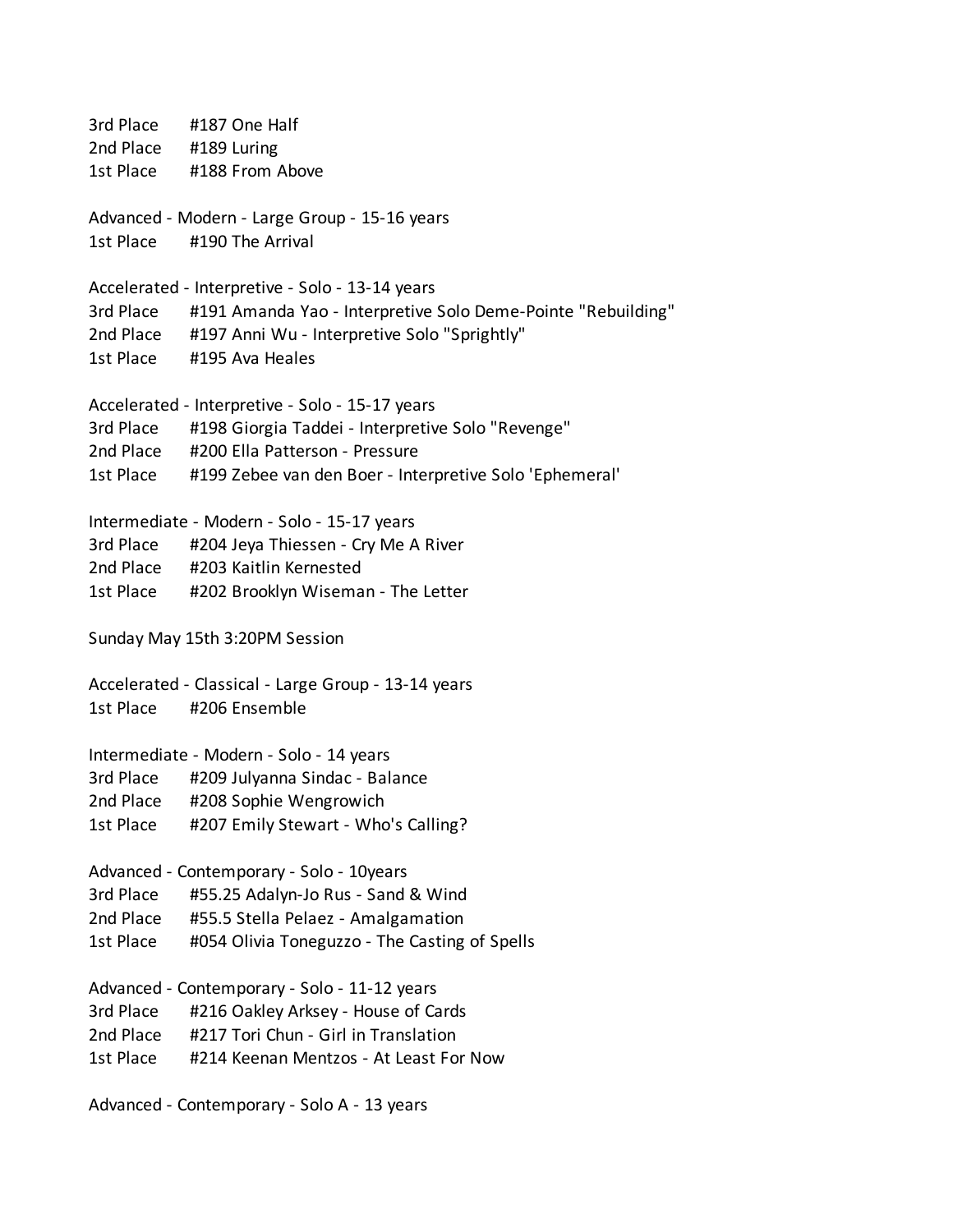3rd Place #223 Hailey Iapalucci - La Javanaise 2nd Place #225 Katie Pires - Quality of Mercy 1st Place #226 Cadence Kelly - Thule Advanced - Contemporary - Solo B - 13 years 3rd Place #233 Phoenix Jonat - She Who Became The Shadow 2nd Place #231 Kessa Yee - Unravel 1st Place #234 Olivia Morandin - Behind the Edge of Darkness Advanced - Demi-Character - Group - 11-12 years 1st Place #236 Fireflies Advanced - Variations - Solo - 9-10 years 3rd Place #237 Peyton Gray - La Fille Mal Gardee 2nd Place #239.25 Adalyn-Jo Rus - Sugar Plum Fairy 1st Place #239.5 Stella Pelaez - La Bayadere Three Shade Accelerated - Interpretive - Large Group - 15-16 years 1st Place #240 Stare Intermediate - Classical - Group - 13-14 years 3rd Place #241.75 Estudiantina 2nd Place #241.5 The Secret Garden 1st Place #241 Sapphire Waltz Intermediate - Demi-Character - Duet/Trio - 10-12 years 3rd Place #242 Kaiya and Ryanna - Mario & Luigi Level-Up! 2nd Place #244 Hayley, Jamie and Natalie - Audreys 1st Place #243 Emily and Mia - Reflection Sunday May 15th 6:20PM Session Intermediate - Contemporary Ballet Pointe - Solo - 13-14 years 1st Place #245 Alyssa Borthwick - Nemesis Accelerated - Contemporary Ballet - Small Group - 13-14 years 1st Place #246 Night Run Intermediate - Contemporary - Solo - 15-16 years 3rd Place #250 Liam Murray - I Won't Complain 2nd Place #249 Rachel Helms - Demanding Excellence 1st Place #252 Christina Evans - Strange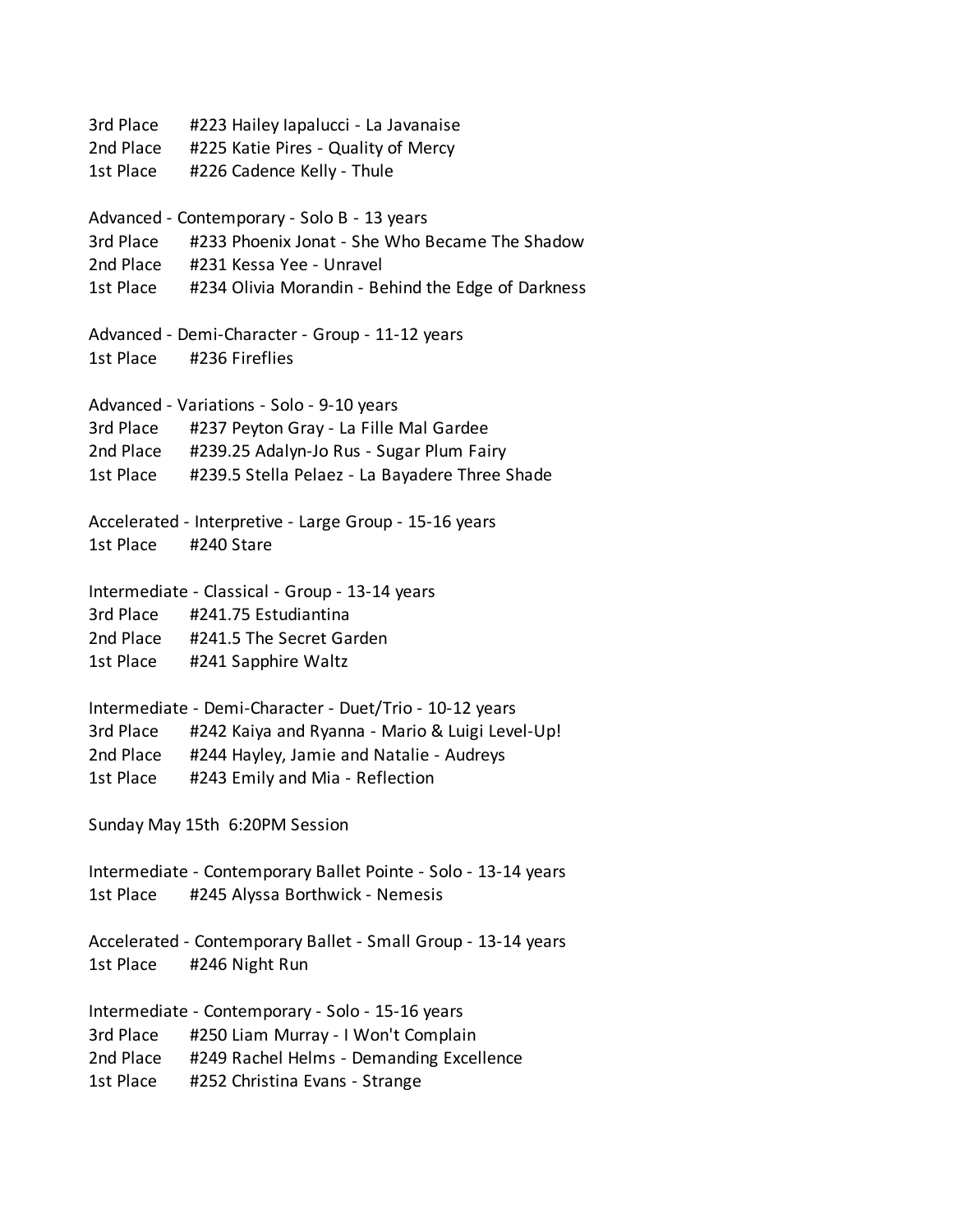Intermediate - Contemporary - Solo - 17-19 years 2nd Place #254 Olivia Wetten - Nothing Left 1st Place #253 Kaitlin Kernested Accelerated - Contemporary Ballet Pointe - Small Group - 13-15 years 1st Place #255 Alcoba Accelerated - Classical - Solo - 11-13 years 3rd Place #259 Isabella Haxton - Adrift 2nd Place #257 Bomie Park - Harlequinade 1st Place #256 Ava Heales Accelerated - Modern - Small Group - 11-12 years 1st Place #263 30 Minutes Accelerated - Modern - Small Group - 15-16 years 2nd Place #264 Precipice 1st Place #265 Found Advanced - Contemporary - Solo - 16 years 3rd Place #270 Scarlett Clarke 2nd Place #267 Alicia Garbutt 1st Place #272 Marlo Ritchie Intermediate - Demi-Character - Solo - 8-9 years 3rd Place #274 Ariana Petrunia - Ratatouille 2nd Place #273 Genevieve d'Entremont - The Princess and the Frog 1st Place #275 Amelia Jorgensen - Rapunzel Intermediate - Demi-Character - Solo - 10-11 years 2nd Place #277 Isla Price - Wall-E the Robot 1st Place #278 Emily Daviss Advanced - Interpretive - Small Group - 11-12 years 1st Place #279 The Sun is Going Down Accelerated - Classical - Small Group - 15-16 years 2nd Place #280 Sr Ensemble 1st Place #281 Symphony of Self Intermediate - Interpretive - Solo - 11-12 years 1st Place #282 Zara Holliday-Scott - Capturing Hope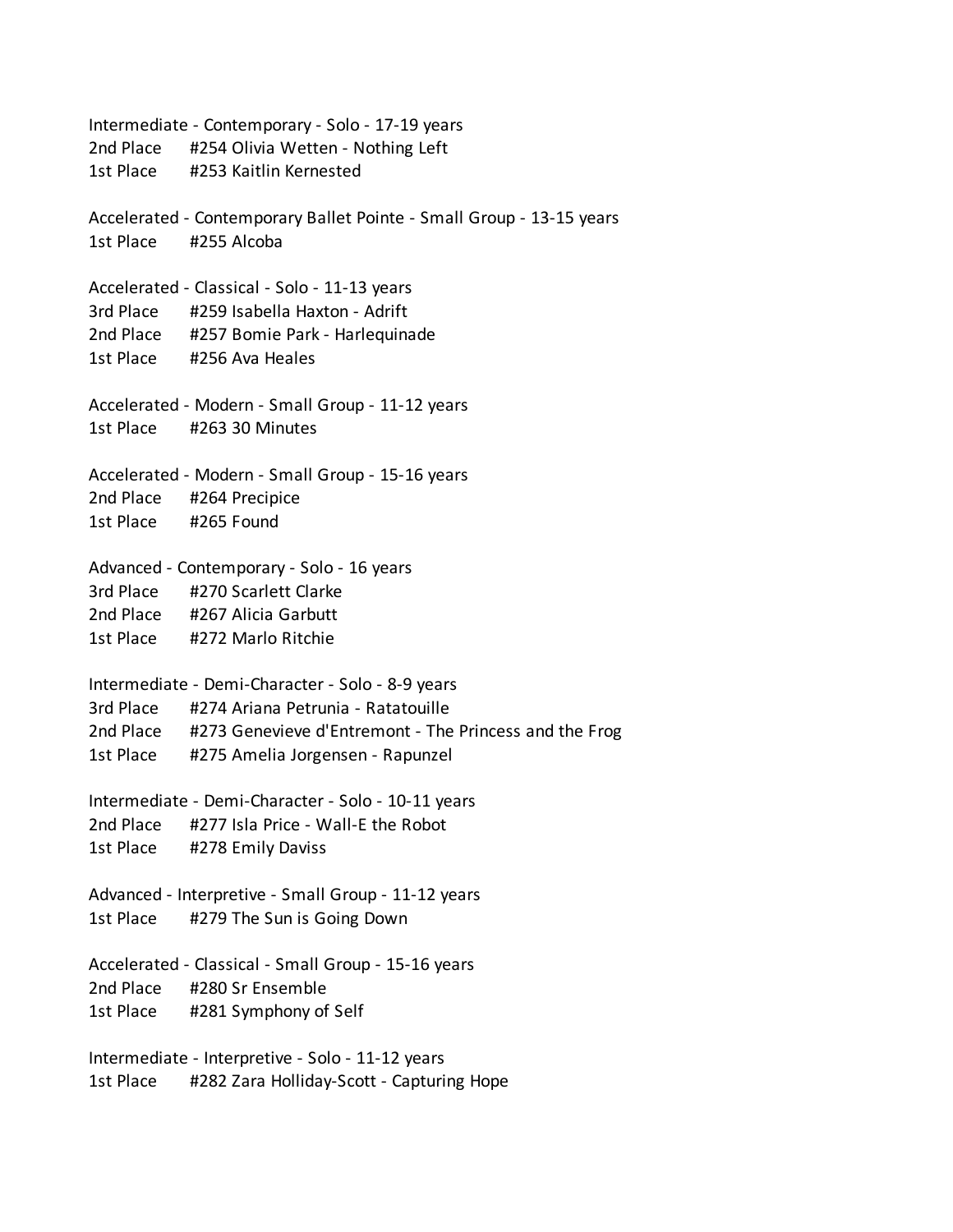Advanced - Classical-Pointe - Large Group - 13-14 years 1st Place #283 Les Belles Ames Advanced - Classical-Pointe - Small Group - 15-16 years 2nd Place #285 Into the Meadow 1st Place #284 La Notte Monday May 16th 9:00AM Session Intermediate - Contemporary - Solo - 12 years 3rd Place #286 Avery Sugimoto - Contemporary Solo 2nd Place #288 Marley Winton 1st Place #287 Mia Grantham Intermediate - Contemporary - Solo - 13-14 years 3rd Place #289 Katelyn - Contemporary 2nd Place #292 Caitlyn Yip - Contemporary 1st Place #294 Claire Decoteau - Contemporary Advanced - Variations - Solo - 11 years 3rd Place #295 Olivia Jayetileke 2nd Place #302 Olivia Jayetileke 1st Place #300 Queeny Li Advanced - Variations - Solo - 12 years 3rd Place #303 Sienna Cominetti - Bluebird 2nd Place #304 Tori Chun Swanilda 1st Place #307 Keenan Mentzos - Sleeping Beauty Act 3 Accelerated - Modern - Solo - 11-14 years 3rd Place #309 Kylie Sergeant - Morning Sun 2nd Place #311 Aislynn Loptson 1st Place #310 Lexi Cairney - Disharmony Accelerated - Modern - Solo - 15-17 years 3rd Place #318 Emelia Macmichael - Erupting Light 2nd Place #315 Isabel Medalla 1st Place #312 Jayda Zhu - Faust (Video Upload) Advanced - Contemporary - Solo - 15 years 3rd Place #328 Sylvia Tam 2nd Place #325 Sophia Ng - Nocturne 1st Place #327 Ariel Priebe -Leave It There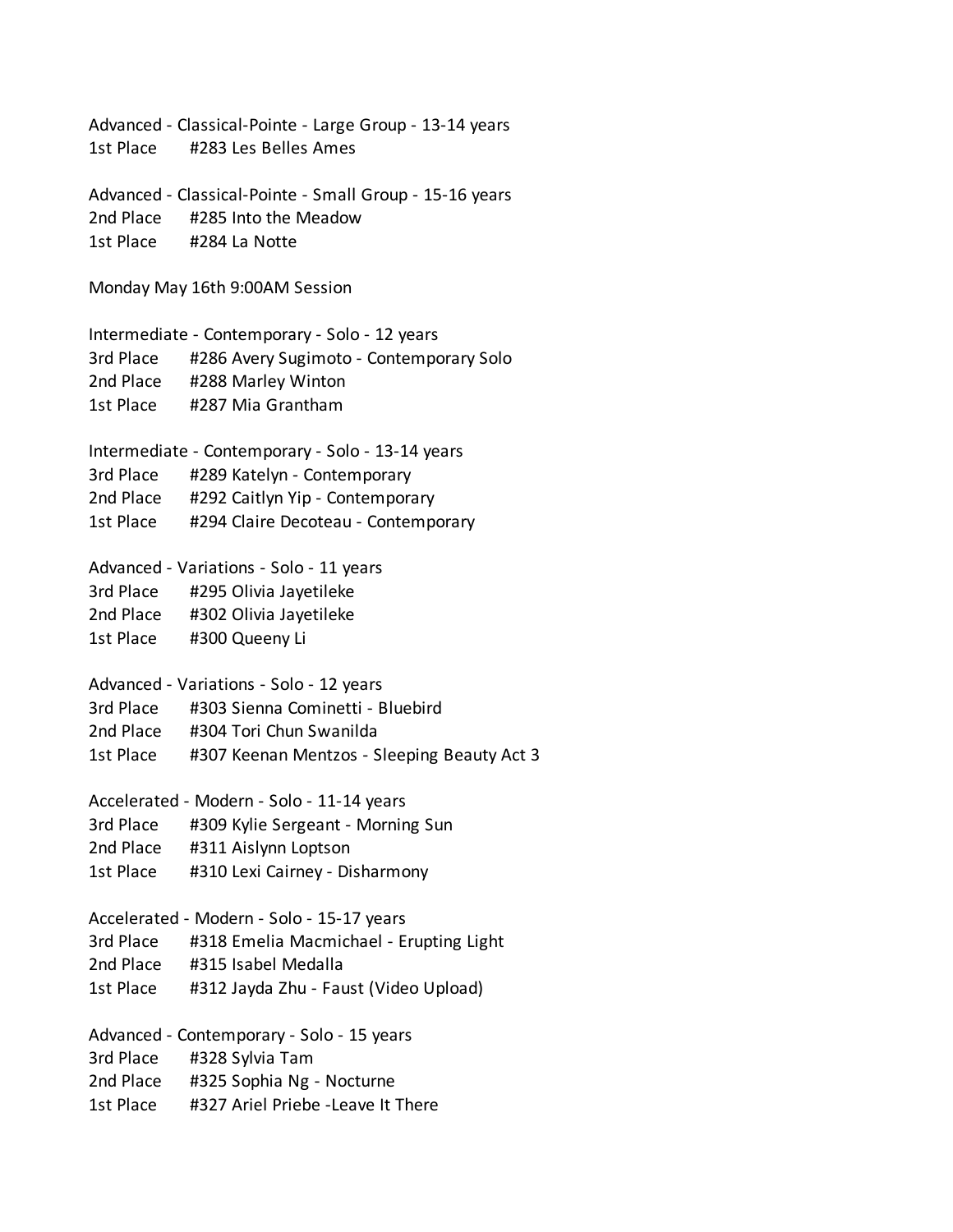Advanced - Contemporary Ballet - Solo - 9-11 years 3rd Place #333 Brooklyn Turner - Azure 2nd Place #331 Isla Sergeant - Breathe 1st Place #332 Olivia Jayetileke Advanced - Contemporary Ballet - Solo - 13 years 3rd Place #334 Makena Oreskovic 2nd Place #335 Megan Dosman 1st Place #336 Nola Anderson Monday May 16th 12:18PM Session Intermediate - Classical - Solo - 8-9 years 3rd Place #338 Paige Lai - Kettentanz Polka 2nd Place #342 Abigail Lau 1st Place #341 Mia Song - ballet Advanced - Contemporary - Solo - 17-18 years 2nd Place #344 Antonia Hinta 1st Place #343 Kira Bauldry Accelerated - Variations - Solo A - 13 years 3rd Place #347 Matilda Stewart - Paquita 2nd Place #346 Kylie Sergeant - Cupid 1st Place #348 Ava Heales Accelerated - Variations - Solo B 13yrs 3rd Place #355 Kylie Sergeant - Gamzatti 2nd Place #356 Penelope Werdal 1st Place #353 Aislynn Loptson Intermediate - Classical - Duet/Trio - 8-9 years 2nd Place #358 Ariana, Genevieve and Ky - Untitled 1st Place #359 Briella and Rachel - Danse des Amis Intermediate - Classical - Duet/Trio - 11-12 years 2nd Place #360 Emily and Sophia 1st Place #361 Joanna and Monica Intermediate - Contemporary Ballet - Solo - 7-8 years 2nd Place #362 Milly Sun - Warrior 1st Place #363 Grace Larsen - Mariposa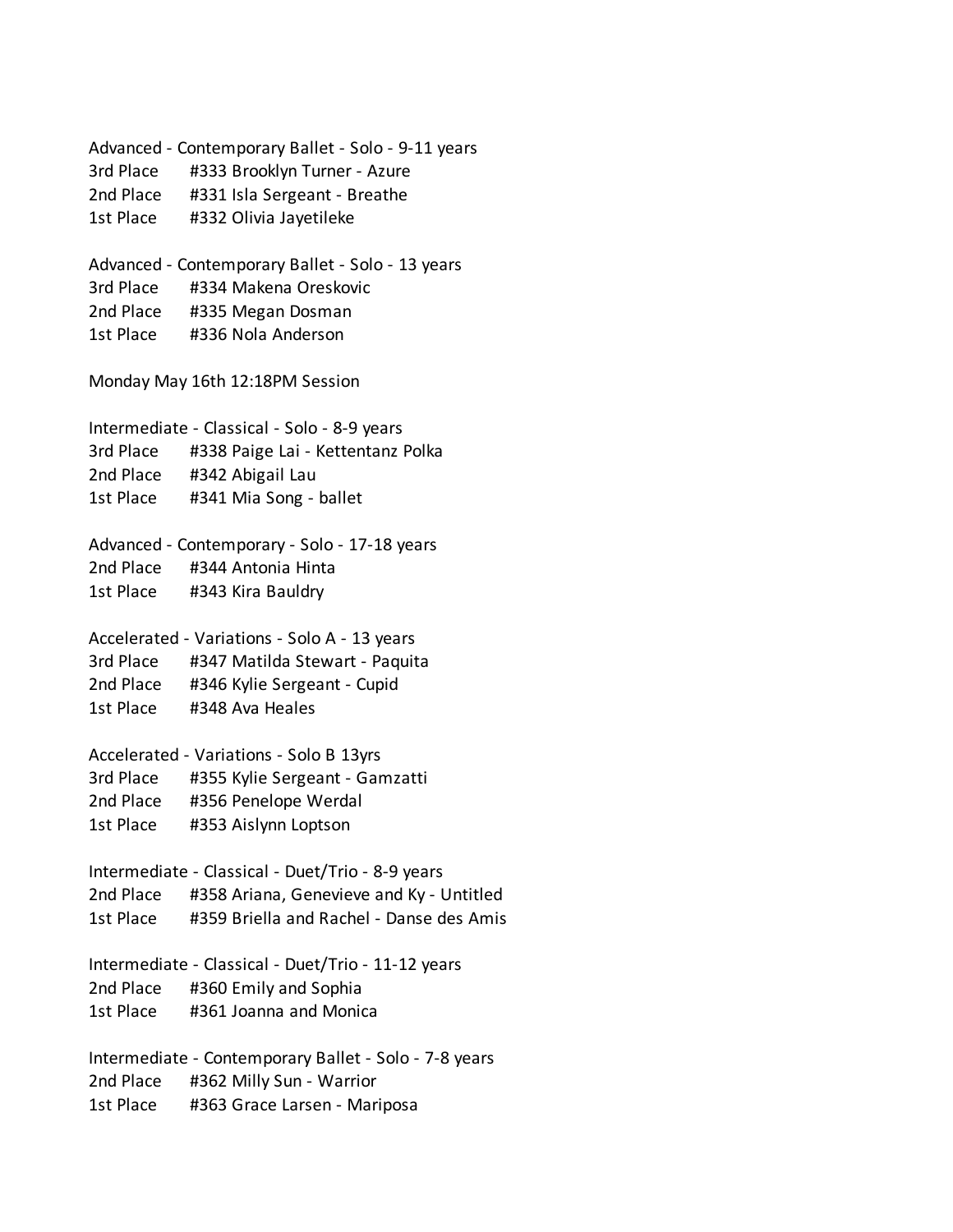Intermediate - Contemporary Ballet - Solo - 11-12 years 3rd Place #367 Anya Bartlett 2nd Place #368 Alivia Wilson 1st Place #364 Chloe Larsen - On the edge Intermediate - Contemporary Ballet - Solo - 13-15 years 3rd Place #369 Caitlyn Parker 2nd Place #371 Audrey Wong-Frick - In Flux 1st Place #370 Amelia Seel - Nuvole Bianche Advanced - Modern - Solo - 14 years 3rd Place #374 Eva Krishnamurti - Adrenaline 2nd Place #372 Anika McGill 1st Place #373 Amaya Coen Advanced - Modern - Solo - 15 years 3rd Place #381 Abigail Fernandes - Patterns 2nd Place #379 Ariel Priebe - Force Within 1st Place #380 Ingrid Parker - My Name Is No One Monday May 16th 3:13PM session Advanced - Contemporary - Large Group - 11-12 years 1st Place #382 Among Us Advanced - Contemporary - Small Group - 13-14 years 2nd Place #383 California Dreamin' 1st Place #384 Fine Objects Accelerated - Variations - Solo A - 14 years 3rd Place #386 Lyra McDonald - Variation en Pointe "Raymonda" 2nd Place #390 Amelia Kay - Variation on pointe "Sleeping Beauty Fairy Variation 2" 1st Place #389 Jocelyn Ly - Variation en Pointe "Bluebird" Accelerated - Variations - Solo B - 14yrs 3rd Place #393 Gladys Chiu - Variation en Pointe "Bluebird" 2nd Place #391 Anni Wu - Variation en Pointe "La Fille Mal Gardee" 1st Place #394 Theresa van den Boer - Variation en Pointe "Pas D'Esclave" Advanced - Contemporary Ballet - Solo - 14-16 years 3rd Place #397 Emma Berry 2nd Place #399 Eva Krishnamurti - Life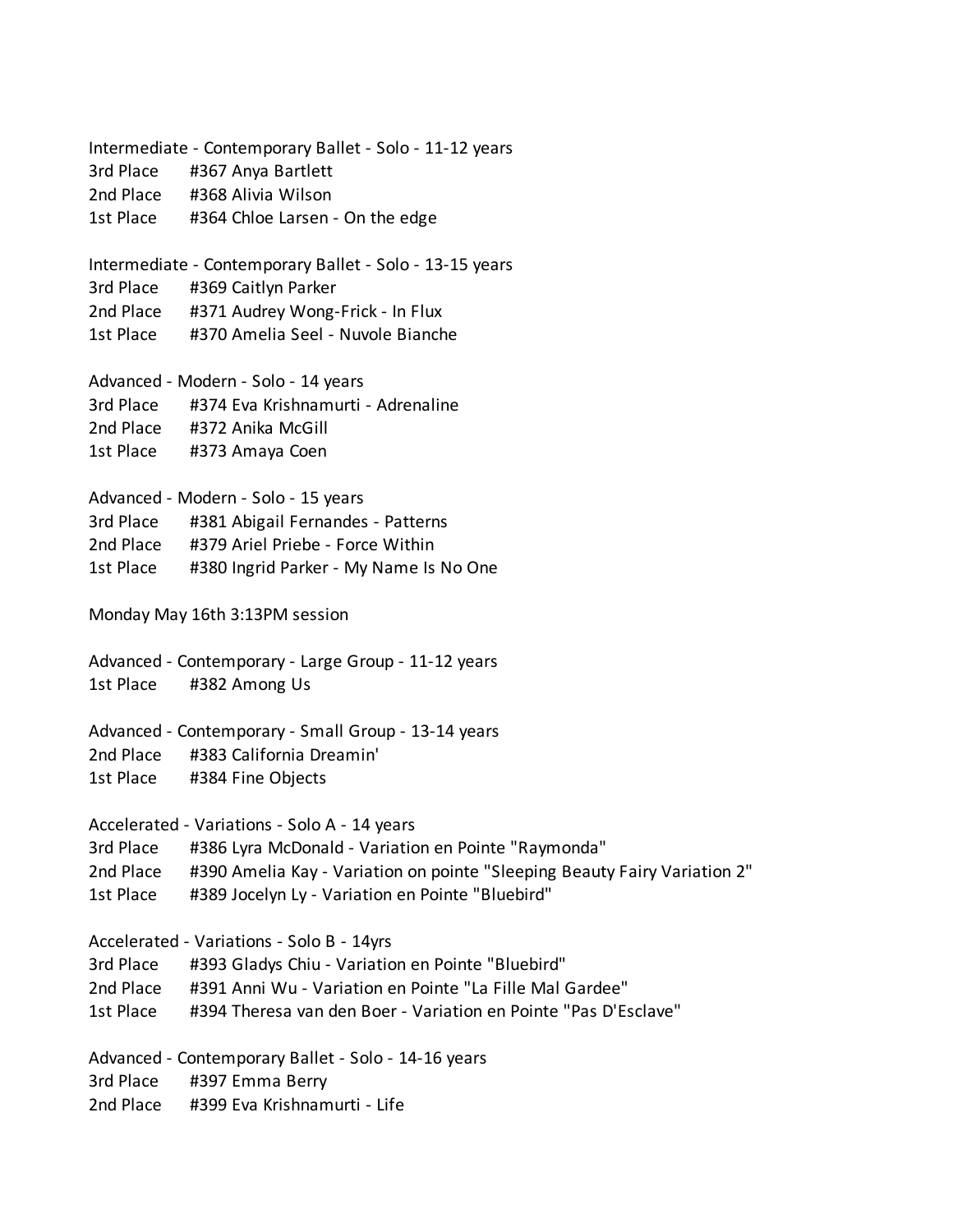1st Place #398 Kaylie McCarthy - Music For The Eyes Intermediate - Variations - Solo - 7-8 years 1st Place #400 Grace Larsen - Blue Bird Intermediate - Variations - Solo - 11-12 years 3rd Place #404 Bailey Dieleman 2nd Place #407 Raine Sawatzky - The Silver Fairy 1st Place #406 Chloe Larsen - Paquita Accelerated - Contemporary - Group - 12-13 years 2nd Place #409 Someone 1st Place #408 Rain Accelerated - Contemporary Group - 14-16 years 3rd Place #413 Spirit and Decline 2nd Place #412 Looking Glass 1st Place #414 You, Me and Them Accelerated - Contemporary - Large Group - 13-14 years 1st Place #415 Chance Advanced - Contemporary - Large Group - 9-10 years 1st Place #416 Endless Time Intermediate - Contemporary - Duet/Trio - 10-12 years 1st Place #418 Luciana and Elizabeth Monday May 16th 5:50PM Session Accelerated - Classical - Duet/Trio - 13-14 years 1st Place #419 Ava and Aislynn Intermediate - Contemporary - Group - 16-17 years 3rd Place #421 Pretty Woman 2nd Place #420 Nighttime Hunger 1st Place #422 Thinking Intermediate - Contemporary Ballet - Small Group - 15-16 years 1st Place #423 Tabula Rasa Intermediate - Classical - Solo - 12 years 2nd Place #424 Natalie Liu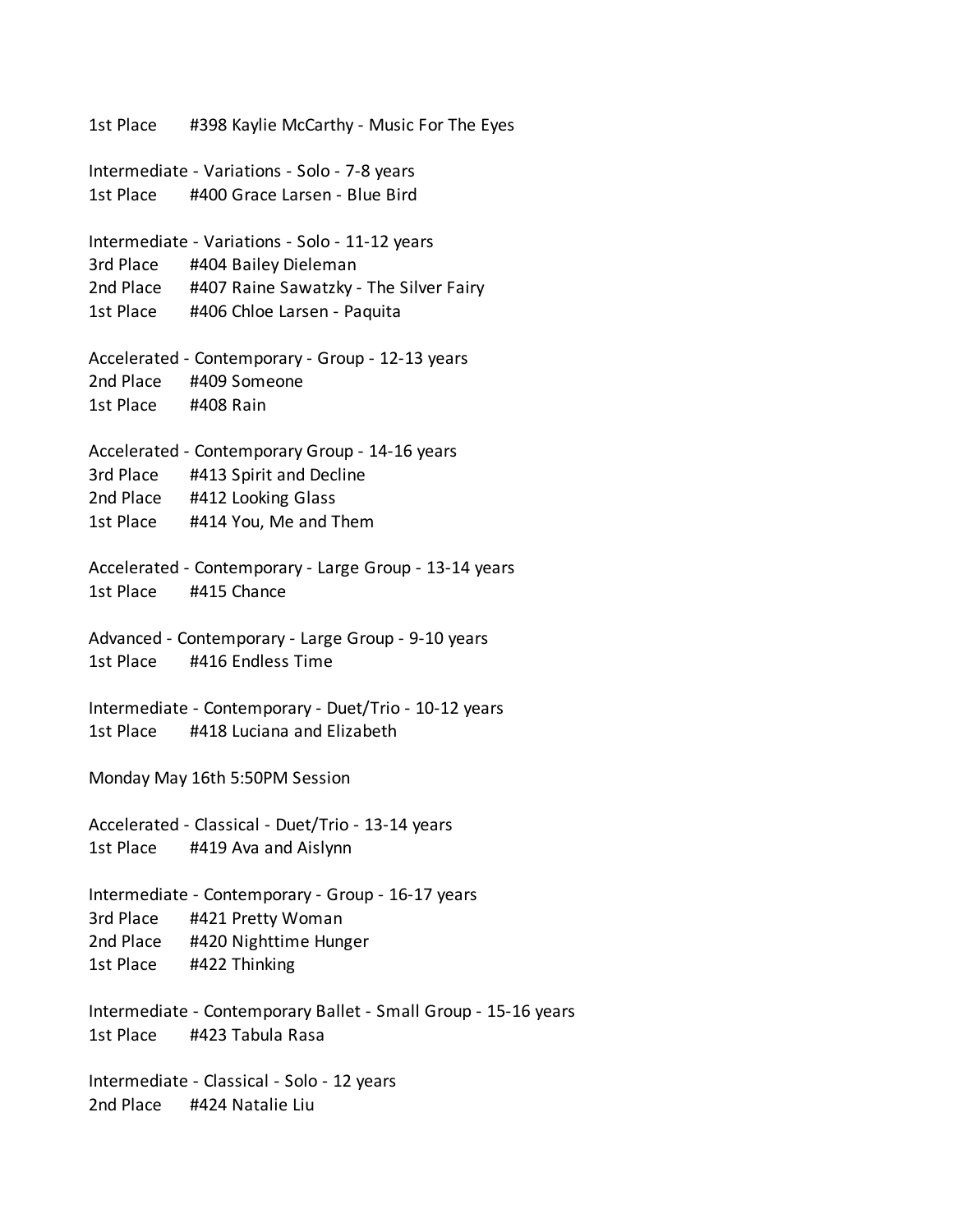2nd Place #425 Savannah Baron - Tales from Vienna 1st Place #427 Hana Cavazzi - Travatore Intermediate - Classical - Solo - 13-14 years 3rd Place #431 Lauren McCormack - Cabeza 2nd Place #432 Scout Bader - Allegretto Grazioso 1st Place #428 Tera Eng - Ballet Solo Accelerated - Contemporary Ballet - Duet/Trio - 13-14 years 2nd Place #436 Aislynn and Nola 1st Place #435 Sophie and Penelope Accelerated - Contemporary - Duet/Trio - 13-14 years 1st Place #437 Bella and Isabella - Cavalier Accelerated - Contemporary - Duet/Trio - 16-17 years 3rd Place #440 Grace and Myrra - Forever 2nd Place #439 Aimie and Ashley 1st Place #438 Ava and Ella - You Intermediate - Classical - Large Group - 14-15 years 1st Place #441 20th Century Express Intermediate - Demi-Character - Small Group - 10 years 1st Place #442 All Aboard Advanced - Contemporary - Large Group - 13-14 years 3rd Place #444 Electric Strings 2nd Place #445 Memoirs Of Virginia Wolf 1st Place #443 Stamped Advanced - Demi-Character - Large Group - 9-10 years 1st Place #446 A Winter Wonderland Intermediate - Demi-Character - Large Group - 12-13 years 2nd Place #447 Ballet Gone Wrong 1st Place #448 A Game of Tag Advanced - Classical - Small Group - 12-13 years 2nd Place #450 The Journey 1st Place #449 Can-Can Advanced - Classical - Large Group - 13 years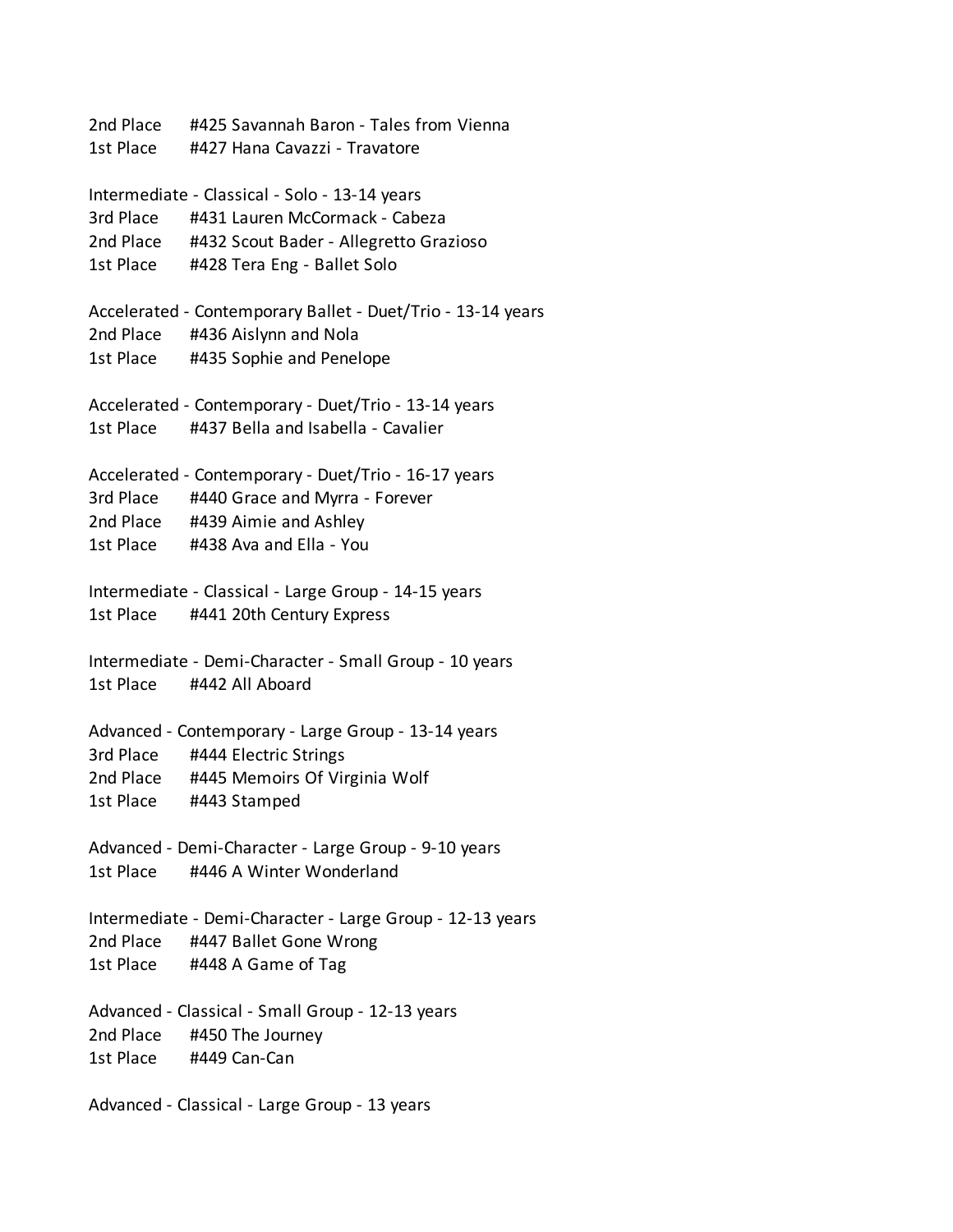1st Place #451 Ave Maria Accelerated - Contemporary Ballet Pointe - Solo - 13-14 years 3rd Place #452 Anni Wu - Contemporary ballet en Pointe 2nd Place #456 Aislynn Loptson 1st Place #454 Theresa van den Boer - Contemporary Ballet en Pointe Tuesday May 17th 8:30AM Session Accelerated - Contemporary - Solo - 11-12 years 2nd Place #457 Jennifer Qiu - Contact 1st Place #458 Relinda Kozol - Little Bird Accelerated - Contemporary - Solo - 13-14 years 3rd Place #463 Kylie Sergeant - Twice 2nd Place #460 Lexi Cairney - Blue Moon 1st Place #464 Theresa van den Boer - Contemporary Accelerated - Variations - Solo - 15 years 3rd Place #466 Natalie Martin - La Esmeralda 2nd Place #477 Natalie Martin - Flames of Paris 1st Place #475 Zebee van den Boer - Variation en Pointe 'Kitri Act 3' Advanced - Classical - Solo - 13-14 years 3rd Place #478 Vanessa Armango - French Grosso 2nd Place #484 Bella Sertic - Reflection 1st Place #481 Makayla Tomko - Clarinet Candy Advanced - Classical - Solo - 15-17 years 2nd Place #485 Jade Zhu 1st Place #486 Olivia Ruttan - Ballet Advanced - Variations - Solo - 13years A 3rd Place #493 Nola Anderson 2nd Place #490 Olivia Morandin - Aurora 1st Place #491 Phoenix Jonat - Nikiya from La Bayadere Advanced - Variations - Solo - 13 years B 3rd Place #501 Hailey Iapalucci - Napoli Variation 2nd Place #500 Tyneshia Hobbs - Aurora Variation from The Sleeping Beauty 1st Place #498 Megan Dosman

Advanced - Adult Dance - Solo - 21+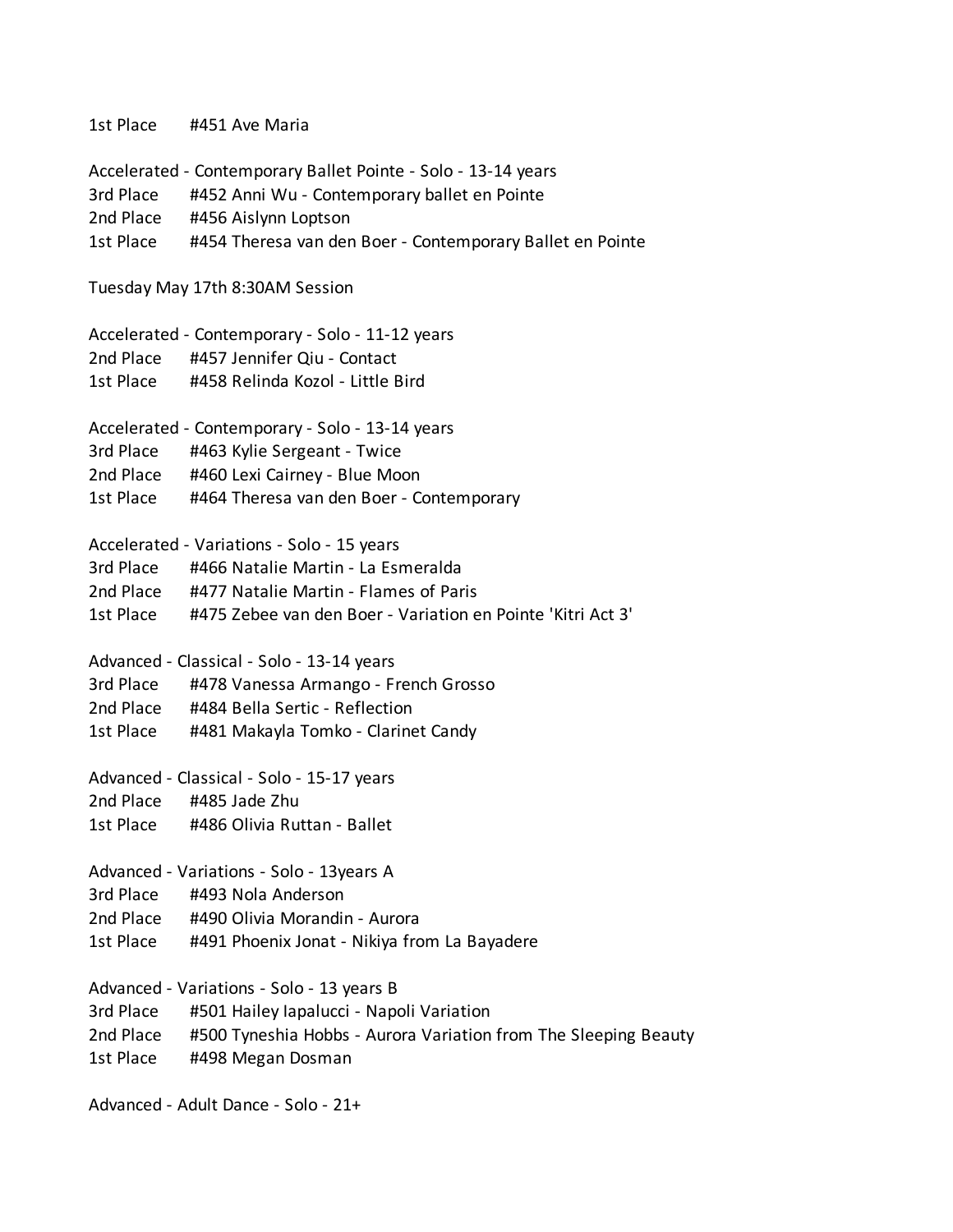1st Place #504 Laura Kim - Les Sylphides

## **Tuesday May 17th 11:15AM Session**

Accelerated - Contemporary - Solo - 15-16 years 3rd Place #509 Callea Savady - Gaia 3rd Place #512 Amillya Beech - En Rose 2nd Place #513 Madalyn Sawa - When Breath Becomes Air 1st Place #507 Hailey Chan - Contemporary Advanced - Classical - Solo - 9-10 years 3rd Place #518.5 Olivia Toneguzzo - Forgotten Dreams 2nd Place #516 Rachel Yu - Classical Ballet 1st Place #518.75 Stella Pelaez - Waltz Verdi Accelerated - Contemporary - Solo - 17 years 3rd Place #523 Brianna Lannard-Ghini - Come Away With Me 2nd Place #519 Ella Patterson - Look Out 1st Place #524 Elizabeth Hrushowy - Day One Advanced - Classical - Solo - 11 years 3rd Place #530 Kira Brewer-Clowes - Encanta Bailar 2nd Place #531 Grace Di Spirito - Ragtime Revels 1st Place #528 Hailey Cheung - Classical Ballet Demi-Pointe Advanced - Classical - Solo - 12 years 3rd Place #536 Keira Beker - Leibeslieder Waltz 2nd Place #533 Sienna Cominetti - French Suites 1st Place #535 Clarie Buss - Polka Francais Advanced - Demi-Character - Solo - 9-10 years 3rd Place #538 Elle Richardson - Tinkerbell 2nd Place #539 Emra Haxton - Luca 1st Place #539.5 Kassidy Brooks - The Last Rose Advanced - Modern - Solo - 16-17 years 3rd Place #540 Erika Fladmark - From the Air 3rd Place #542 Savannah Elson 2nd Place #541 Scarlett Clarke 1st Place #544 Ava Popowitz - Flickers Accelerated - Variations - Solo - 16 years

3rd Place #547 Madalyn Sawa - Nikiya from La Bayadere Variation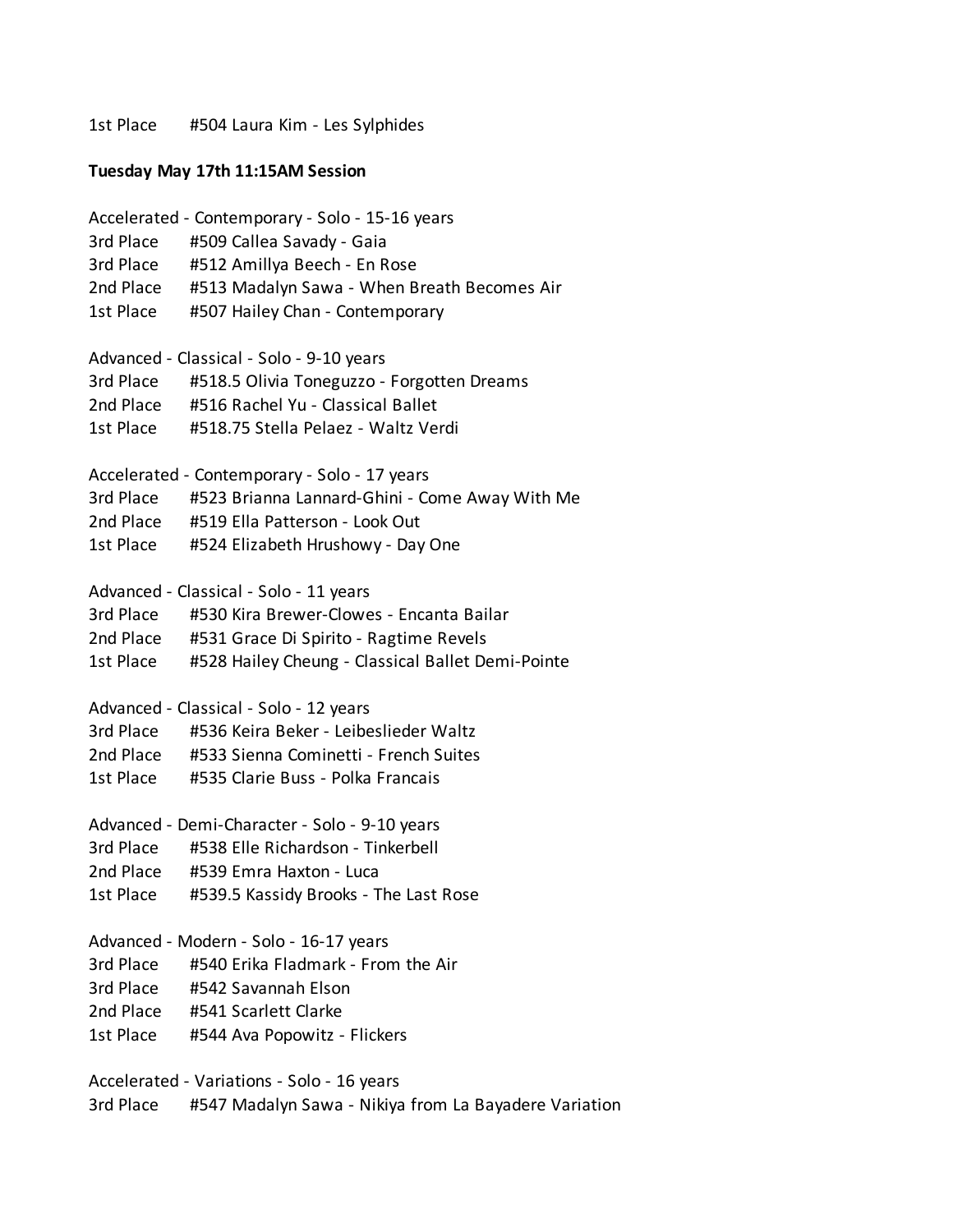2nd Place #550 Maya Chandrashekaran - Diana Variation 1st Place #555 Maya Chandrashekaran - Awakening of Flora Variation

Advanced - Interpretive - Solo - 15-16 years 1st Place #558 Alannah Vokey - Nearer to Thee

Accelerated - Variations - Solo 17-18yrs 3rd Place #561 Harper Drzymala-Bokitch - Solo 2nd Place #560 Ella Patterson - Nikia 1st Place #562 Elizabeth Hrushowy - Nikiya

## **Tuesday May 17th 3:00PM Session**

Advanced - Contemporary Ballet - Large Group - 11-12 years 1st Place #563 Winter Accelerated - Classical-Pointe - Large Group - 13-14 years 1st Place #564 Les Amies Animy©es Accelerated - Variations - Solo - 10-12 years 3rd Place #567 Jennifer Qiu - Paquita 2nd Place #568 Relinda Kozol - Coppelia Dawn Variation 1st Place #566 Bomie Park - Fairy Doll Advanced - Classical - Group - 14 years 2nd Place #571 Symphony in the Sea 2nd Place #572 Concerto In A 1st Place #574 Clair de lune Accelerated - Contemporary Ballet Pointe - Solo - 15-17 years 3rd Place #576 Zebee van den Boer - Contemporary Ballet en Pointe 3rd Place #577 Hailey Chan - Contemporary Ballet en Pointe 2nd Place #575 Maya Chandrashekaran - Enchanted Sea 1st Place #578 Natalie Martin - Divergence Accelerated - Classical - Small Group - 11-13 years 2nd Place #582 From The Very Beginning 1st Place #581 L'elegance en Mouvement Accelerated - Classical-Pointe - Small Group - 13-14 years 1st Place #583 Viennese Waltz

Accelerated Classical - Large Group 15-16yrs